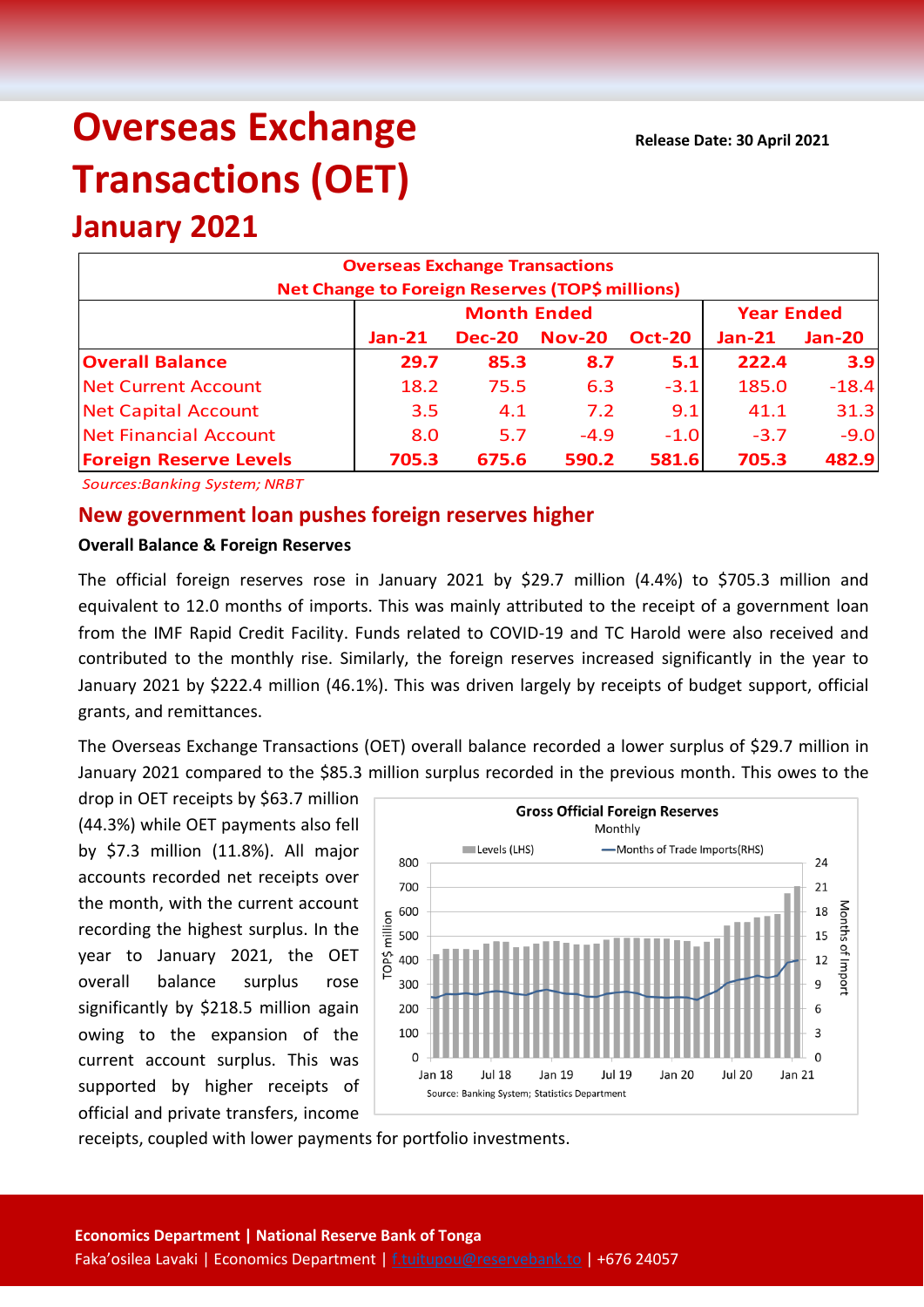#### **Current Account**

| <b>Current Account (TOP\$ millions)</b> |                    |               |               |               |                   |               |  |  |
|-----------------------------------------|--------------------|---------------|---------------|---------------|-------------------|---------------|--|--|
|                                         | <b>Month Ended</b> |               |               |               | <b>Year Ended</b> |               |  |  |
|                                         | <b>Jan-21</b>      | <b>Dec-20</b> | <b>Nov-20</b> | <b>Oct-20</b> | <b>Jan-21</b>     | <b>Jan-20</b> |  |  |
| Net Current Account                     | 18.2               | 75.5          | 6.3           | $-3.1$        | 185.0             | $-18.4$       |  |  |
| Merchandise Trade                       | $-36.7$            | $-36.7$       | $-35.5$       | $-40.0$       | $-412.8$          | $-410.4$      |  |  |
| Services                                | $-2.1$             | $-4.3$        | 2.5           | $-2.0$        | $-7.5$            | 27.9          |  |  |
| Income                                  | 3.4                | 3.1           | 2.4           | 2.8           | 22.0              | 2.3           |  |  |
| <b>Transfers</b>                        | 53.7               | 113.4         | 37.1          | 36.1          | 583.3             | 361.8         |  |  |

*Sources: Banking System;NRBT*

The significant decline in the current account surplus from \$75.5 million in the previous month to \$18.2 million in January 2021 was attributed solely to lower net receipts in the transfers account. In year-end terms, the current account surplus rose substantially by \$203.3 million, due mostly to higher net receipts in the transfers and income accounts.

Official transfer receipts fell in January 2021 by \$45.3 million following higher receipts of donor funds to further support 'Tonga's recovery from COVID-19 and Cyclone Harold in the previous month. This is in addition to declines in ,private and non-profit transfer receipts by \$10.8 million (27.4%) and \$4.0 million (44.7%), respectively, mostly remittances and donations to churches. Similarly, total transfer payments also decreased over the month by \$0.4 million (5.2%). Over the year to January 2021, the surplus in the transfer accounts rose significantly by \$221.5 million (61.2%), owing mostly to higher official transfer receipts and remittances.

The income account surplus rose by \$0.2 million (7.0%) in January 2021, resulting from a \$0.6 million (55.6%) decline in income payments. Annually, the income account surplus increased by \$19.7 million over the year as income receipts rose by \$10.0 million (39.1%), supported by receipts of wages from seasonal workers abroad. This also supported remittances over the year despite the negative impacts of COVID-19.

Import payments decreased slightly over the month by \$0.2 million (0.5%) due to lower payments for wholesale & retail trade and construction materials. Similarly, total export proceeds fell marginally over the month from lower agricultural receipts. In year ended terms, the merchandise trade deficit widened by \$2.4 million (0.6%) as export receipts fell by \$7.1 million (38.1%), more than the fall in imports by \$4.7 million (1.1%). Proceeds from both agricultural and marine exports decreased over the year, with marine exports declining the most. The impact of COVID-19 on the fisheries sector is still felt as closed borders drastically affect the frequency and volume of export. The decline in import payments stems from lower imports of oil and wholesale & retail trade goods. This coincides with the lower global oil and commodity prices during the year and weaker consumption activities.

The services account improved over the month by \$2.2 million, driven by a \$4.8 million (38.7%) decline in service payments. This was attributed to lower payments mainly for transport services, government goods & services, and travel services (primarily from credit card transactions). Annually, the services account recorded a \$7.5 million deficit compared to the \$27.9 million surplus in January 2020. This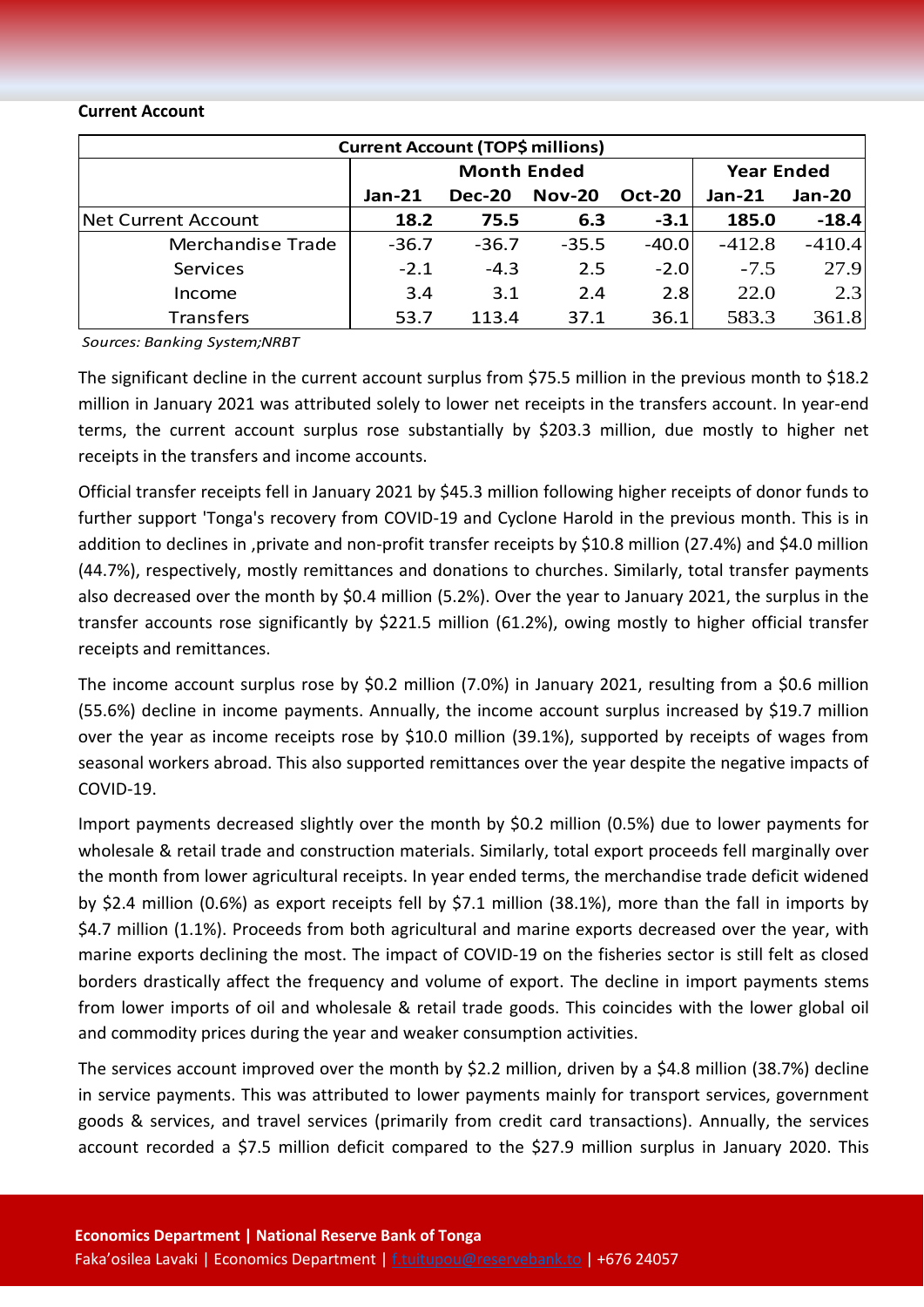reflects the impact of the border lockdown on tourism activities over the past year. Both travel receipts and payments fell over the year by \$101.4 million (75.1%) and \$35.2 million (62.9%), respectively.

### **Capital Account**

| Capital Account (TOP\$ millions) |        |                    |                   |               |               |               |  |  |
|----------------------------------|--------|--------------------|-------------------|---------------|---------------|---------------|--|--|
|                                  |        | <b>Month Ended</b> | <b>Year Ended</b> |               |               |               |  |  |
|                                  | Jan-21 | <b>Dec-20</b>      | <b>Nov-20</b>     | <b>Oct-20</b> | <b>Jan-21</b> | <b>Jan-20</b> |  |  |
| Net Capital Account              | 3.5    | 4.1                | 7.2               | 9.1           | 41.1          | 31.3          |  |  |
| Official                         | 1.7    | 2.4                | 5.6               | 7.6           | 26.7          | 18.8          |  |  |
| Private                          | 1.7    | 1.8                | 1.6               | 1.5           | 14.4          | 12.5          |  |  |

*Sources: Banking System;NRBT*

The capital account for January 2021 recorded a lower surplus of \$3.5 million., This is mainly due to the decline in official capital receipts by \$0.6 million.

Over the year to January 2021, the capital account recorded a higher surplus of \$41.1 million, reflecting official receipts mainly for the reconstruction projects for houses destroyed by tropical cyclones Gita and Harold. This is in addition to the decline in capital account payments as both private and official payments for investment projects abroad fell over the year to January 2021.

#### **Financial Account**

| <b>Financial Account (TOP\$ millions)</b> |          |                    |                   |               |          |               |  |  |
|-------------------------------------------|----------|--------------------|-------------------|---------------|----------|---------------|--|--|
|                                           |          | <b>Month Ended</b> | <b>Year Ended</b> |               |          |               |  |  |
|                                           | $Jan-21$ | <b>Dec-20</b>      | <b>Nov-20</b>     | <b>Oct-20</b> | $Jan-21$ | <b>Jan-20</b> |  |  |
| Net Financial Account                     | 8.0      | 5.7                | $-4.9$            | $-1.0$        | $-3.7$   | $-9.0$        |  |  |
| Direct Investment                         | $-0.1$   | 0.4                | 0.0               | $-0.1'$       | 0.1      | $-2.8$        |  |  |
| Portfolio Investment                      | 0.0      | 0.0                | 0.0               | 0.0           | 0.0      | $-22.4$       |  |  |
| Other Investment                          | 8.2      | 5.3                | $-4.9$            | $-0.9$        | $-3.8$   | 16.3          |  |  |

*Note: The Net Financial Account figures incorporate also the net reconcilliation items which is not reflected in the table below Sources: Banking System;NRBT*

The financial account surplus improved by \$2.3 million in January 2021, attributing to a higher inflow of other investments, particularly interbank transfer receipts.

In year-end terms, the financial account deficit narrowed by \$5.3 million from the \$9.0 million deficit in the previous year. This was driven mainly by higher payments for portfolio and direct investments during the year.

## **Outlook**

Going forward, the NRBT anticipates economic growth to contract in the medium term, given the ongoing COVID-19 pandemic and associated uncertainties. This will continue to hinder domestic economic growth and trading behaviour between Tonga and the rest of the world. However, the foreign reserves continue to record high levels and is expected to remain above the 3 months minimum threshold of import cover. Import payments are expected to pick in the upcoming high season months along with remittance receipts. Additionally, deferrals and suspension of external debt repayments also support the outlook. Remittances are still holding up and expected to increase in the near term,